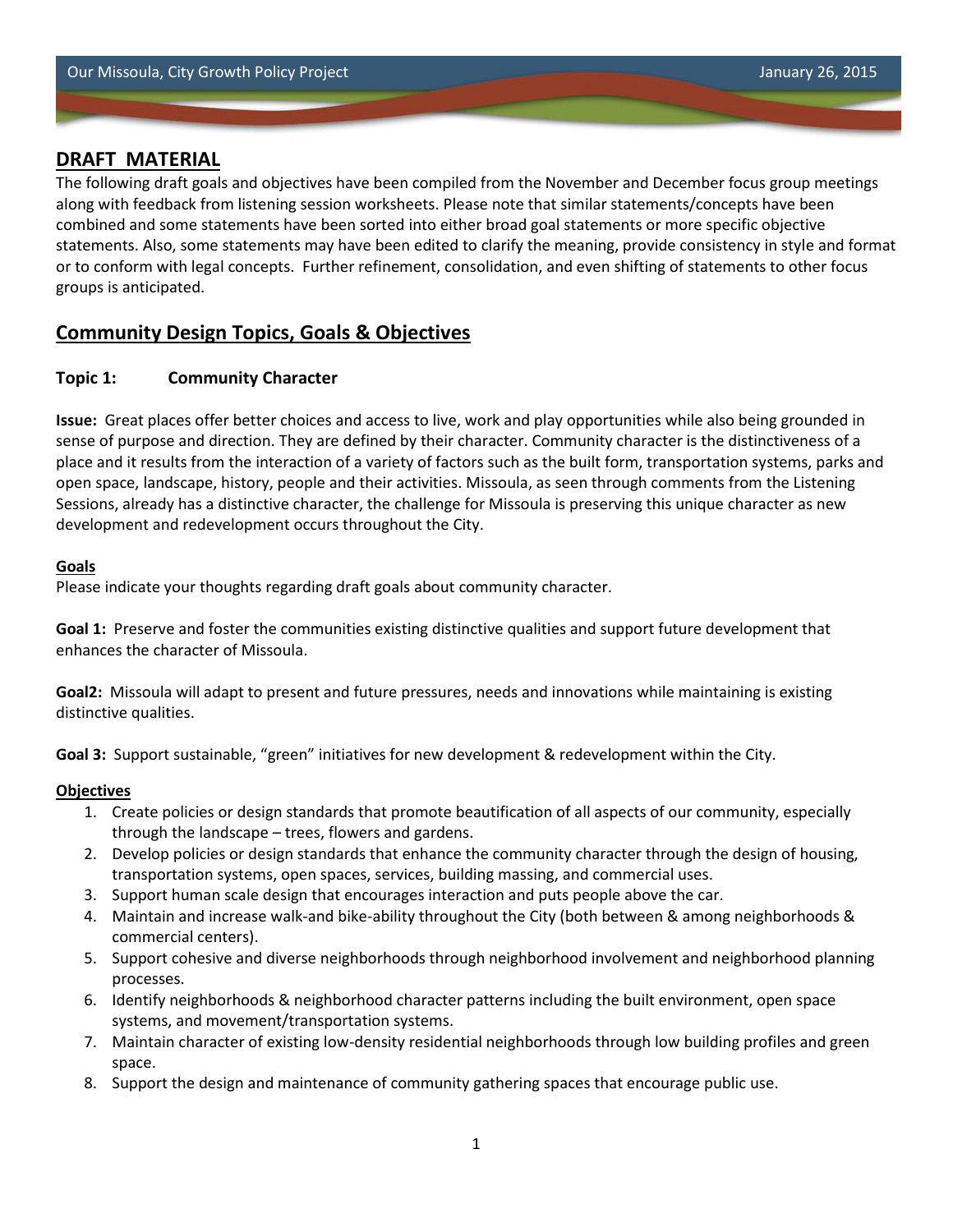- 9. Use overlay zones to promote how development looks and interacts with the street system, higher density housing on transit corridors and urban design to de-emphasize parking and emphasize pedestrian scale.
- 10. Create a transition zone between the downtown and traditional neighborhoods to clearly define edges and to allow innovative designs in the transition area.
- 11. Create a transition zone between different types of uses to clearly define edges and to allow innovative designs in the transition areas.
- 12. Provide incentives to encourage redevelopment of downtown properties consistent with the downtown plan.
- 13. Promote mixed-use development so that residences are within walking distance to grocery stores.
- 14. Promote infill development.
- 15. Promote the integration of green space and the urban forest areas, restoration of riparian restoration, and development of community gardens.
- 16. Integrate community gardens into neighborhoods and require garden space in new multi-dwelling development.
- 17. Support programs that require the use of recycled & sustainable building materials.
- 18. Identify ways to plan for climate change effects such as floods, droughts, extreme heat, etc.
- 19. Support community character standards that are developed through an open community process and that are flexible to allow opportunities and choices.
- 20. Develop design standards for higher density in-fill projects that are designed to be compatible with the character of the surrounding neighborhood and identify examples of exemplary projects to illustrate design concepts.

### **Topic 2: Sense of Place**

**Issue:** Many aspects of a community contribute to a sense of place; geography, topography, distances from other places, people or things, downtown, the public realm, community support, etc. Sense of place is the reason people move here and put down roots here. Missoula's unique qualities provide the backbone to its sense of place. There is a concern that as the community grows, Missoula will change and lose the features that make it a desirable place to live. The community should identify what those aspects are and work to preserve and enhance them.

#### **Goals**

Please indicate your thoughts regarding draft goals about sense of place.

**Goal 1:** Protect and enhance Missoula's strong sense of place by connecting, supporting and protecting what is uniquely Missoula; natural resources, the vibrant diverse, community, distinct neighborhoods, and downtown.

- 1. Develop policies to support local businesses by actively discouraging big chains and box stores.
- 2. Develop policies to support local businesses.
- 3. Develop design standards for big box stores that limit size and add value and character to the community.
- 4. Develop a smart urban design process to foster a strong sense of place.
- 5. Develop neighborhood plans based on historic design patterns that unify neighborhood and foster a sense of belonging.
- 6. Encourage development of public spaces/realms that reflect the unique character of Missoula that encourages citizens and visitors to explore the city.
- 7. Enhance public "civic" spaces to gather downtown.
- 8. Preserve unique character of Missoula's setting by highlighting mountain views and river access.
- 9. Develop street design standards.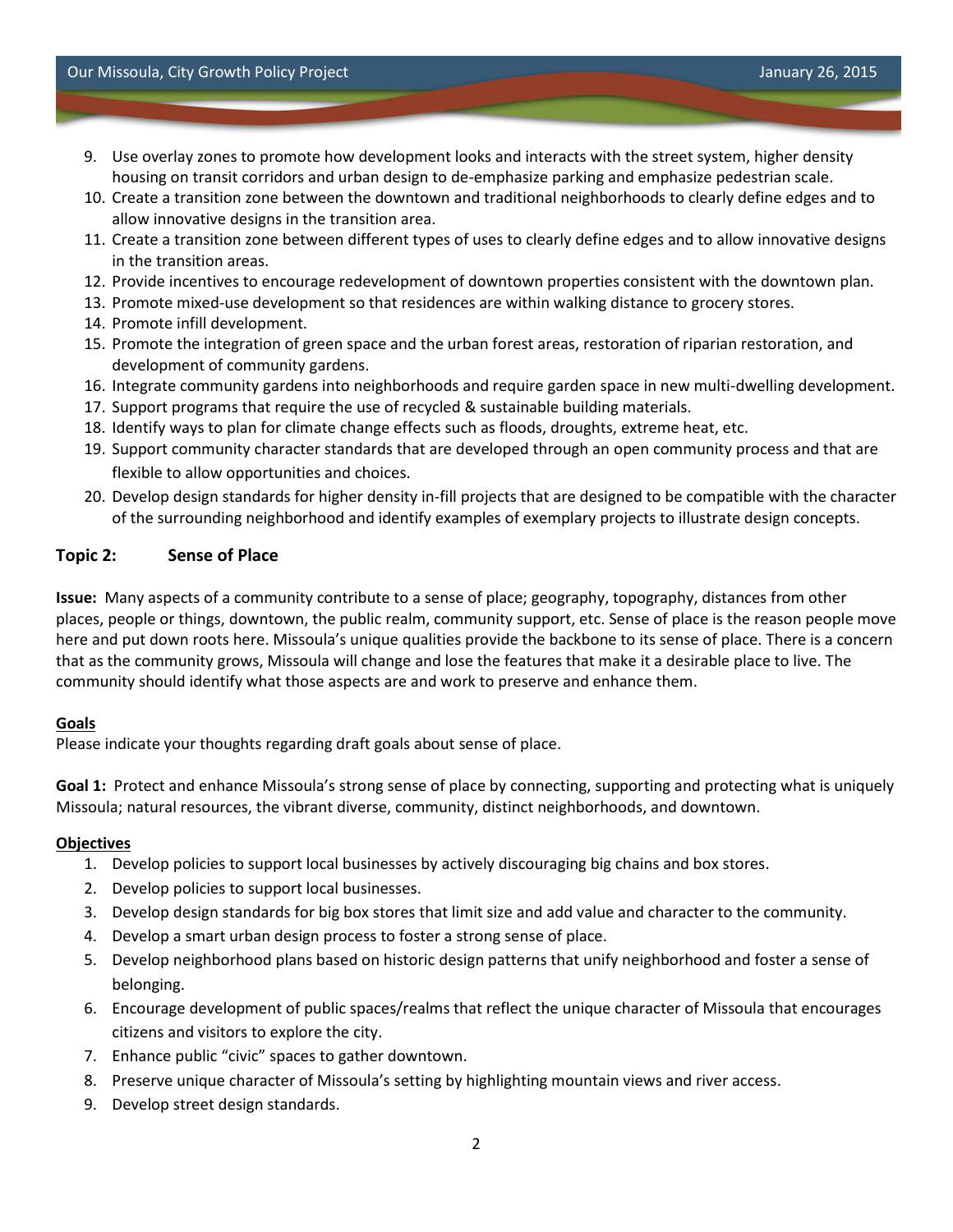- 10. Develop a fair, thorough and open community process for the community to express ideas to the City.
- 11. Support the development of venues for community events and link these to economic development efforts.
- 12. Use overlay zones to promote how development looks and interacts with the street system, higher density housing on transit corridors and urban design to de-emphasize parking and emphasize pedestrian scale.

### **Topic 3: Growth Pressure & Sprawl**

**Issue:** Sprawl is straining existing infrastructure and services in terms of the cost to develop and maintain. Consideration of where proposed development is planned should factor whether it is in the best interest of the city overall considering the extent of service and infrastructure needs, impacts to resources, and support of existing characters. Utilizing existing developable and redevelopable areas within the City that already receive City services will lessen the costs to the City. Residents value their existing residential neighborhoods so preserving living areas is also important. There is a need to plan for growth and discourage sprawl especially if it lacks the distinctive character of Missoula.

### **Goals**

Please indicate your thoughts regarding draft goals about growth pressure & sprawl.

**Goal 1:** Encourage urban core development.

**Goal 2:** Growth and redevelopment will be sustainable and compatible with residential neighborhoods.

### **Objectives**

- 1. Update impact fees to cover full impact of development.
- 2. Encourage development to pay their proportional share of services and infrastructure.
- 3. Allow and incentivize infill development that is close to existing infrastructure and that can utilize non-motorized and public transportation facilities.
- 4. Develop standards for zoning and subdivisions that encourage new development where infrastructure can support and discourage "greenfield" development.
- 5. Preserve existing neighborhoods and open space for use by the community.
- 6. Consider the City-County interface and create a plan for how development in this fringe takes place.
- 7. Promote sustainable building practices.
- 8. Develop design standards for higher density in-fill projects that are designed to be compatible with the character of the surrounding neighborhood and identify examples of exemplary projects to illustrate design concepts.

### **Topic 4: Land Use/Zoning/Subdivision**

**Issue:** Cities need to remain resilient to emerging needs and changing demographics. In that way, Missoula needs to be ready with innovative planning tools, regulatory responses and comprehensive approaches to growth and development that provide direction, predictability and some flexibility for the future. To move forward, Missoula needs to look inward at the services and qualities currently available and make the best choices for potential changes, honoring what is known about the community. This inward focus encourages new growth in the direction of existing infrastructure, neighborhoods and public services, which ensures a community that uses resources, - from water to fuel to public funds – wisely. Land use regulations need to reflect and support the directions of this growth policy.

#### **Goals**

Please indicate your thoughts regarding draft goals about Land Use/Zoning/Subdivision.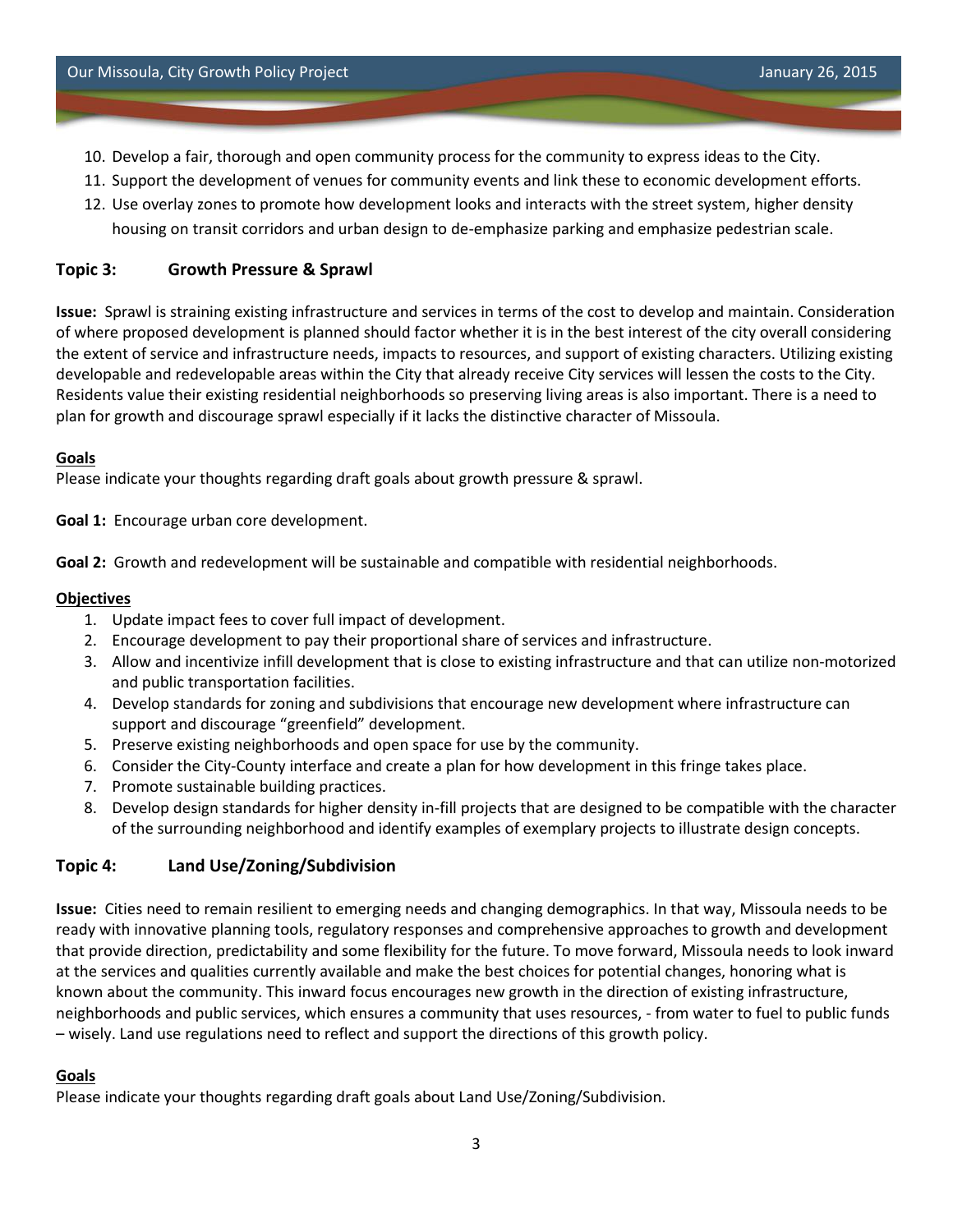**Goal 1:** Land use regulations will reflect new building trends and best practices for the 21<sup>st</sup> century while also protecting our common values and encouraging new growth in the direction of existing infrastructure and public services.

**Goal 2:** Promote sustainable design initiatives and "green" building practices for all new and redevelopment within the City.

#### **Objectives**

- 1. Revise and update current land use designations and zoning to align with the growth policy.
- 2. Develop standards that encourage growth in the urban core.
- 3. Establish an urban growth boundary to concentrate development inwards, limit sprawl and plan for annexations.
- 4. Incentivize and promote net zero energy districts.
- 5. Provide standards to encourage the use of permeable pavement and green building techniques.
- 6. Consider changes to land use regulations in order to reduce the impervious surface of developments and incorporate such practices into the remodeling, expansion or rehab of existing developments as well.
- 7. Allow mixed-use zoning where appropriate to encourage living/working spaces and sustainable development.
- 8. Develop community design standards to preserve and enhance Missoula's character.
- 9. Develop neighborhood plans based on neighborhood character and history.
- 10. Develop transit oriented development (TOD) policies and zoning standards.
- 11. Create mixed use zoning areas that allow for the growth of small manufacturing from recycled materials. (Example: Recycling Development Zone in LA)
- 12. Provide predictable subdivision regulations that clearly protect our common values including open space, agricultural heritage, and connection to local food access.
- 13. Articulate an annexation policy that identifies growth areas consistent with the Urban Fringe Development Area Plan, that establishes zoning for these areas, that imposes city development standards and that provides for the cost of providing services in these areas.
- 14. Provide incentives for development that exceeds minimum development standards.
- 15. Designate future land uses in order to provide predictability in the development review process.
- 16. Amend regulation to allow for innovative development designs and growth in 21st century industries.
- 17. Encourage agricultural land use preservation in appropriate areas.
- 18. Growth outside city limits should not exceed the ability to provide necessary services.
- 19. New construction should increase accessibility by adopting updated ADA requirements and including design features that promote "visitability" for disabled individuals.
- 20. Encourage incorporation of green building design into all public buildings.
- 21. Review regulations to allow for alternative energy options such as roof-top solar and investigate financial mechanisms to encourage investment in such systems.
- 22. Explore development of a green best practices/building code.
- 23. Identify and promote the benefits of green buildings such as the reuse of building materials.
- 24. Incentive green building through a streamlined approval process.

# **Topic 5: Repurposing Commercial Buildings**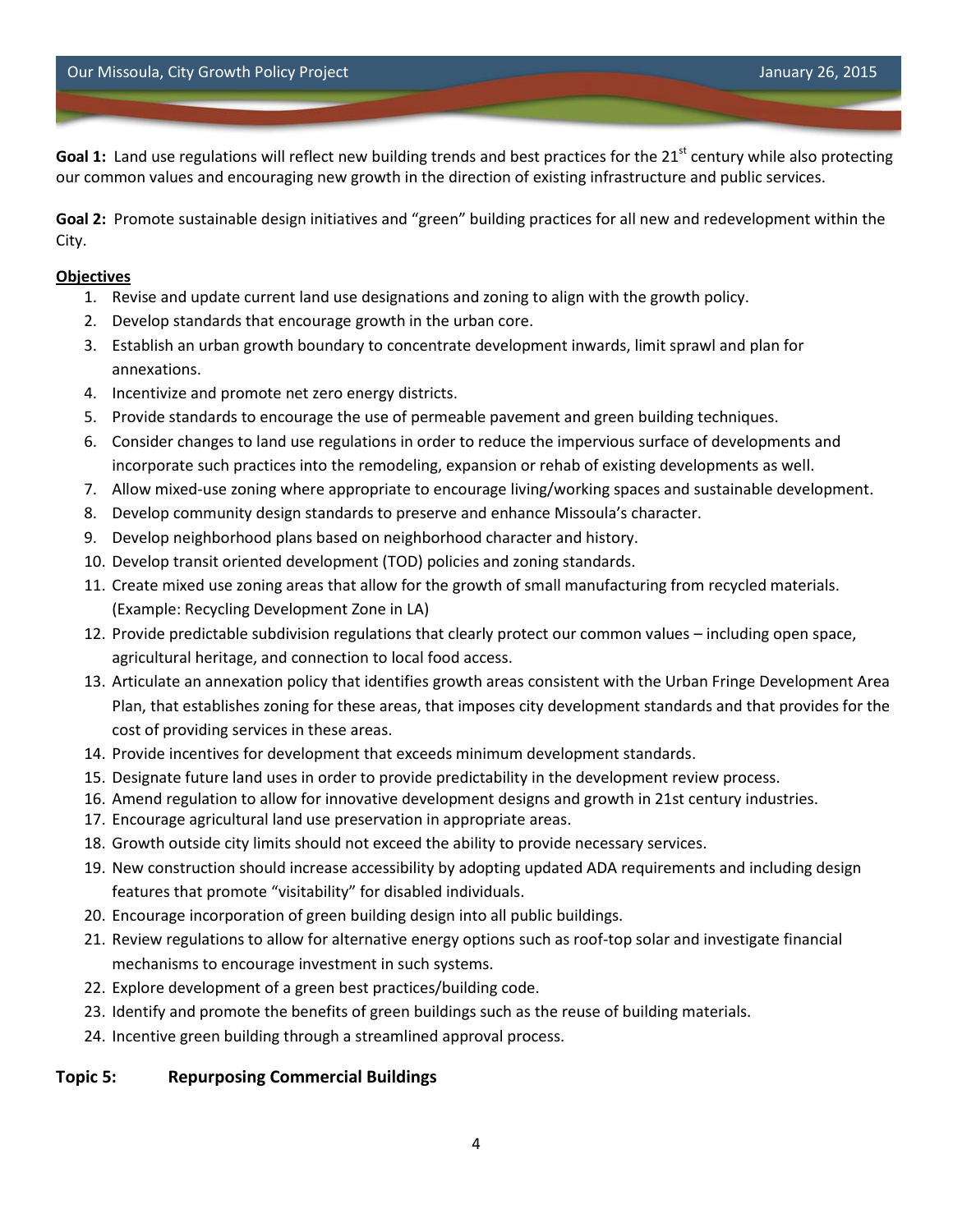Our Missoula, City Growth Policy Project January 26, 2015

**Issue:** There are currently a number of underutilized commercial and industrial spaces in the City. These are opportunities for future redevelopment and reuse that help to reduce the carbon footprint. The City should encourage and plan for this type of redevelopment.

### **Goals**

Please indicate your thoughts regarding draft goals about repurposing commercial buildings.

**Goal 1:** Missoula will allow for, and encourage, the ability to repurpose commercial or industrial buildings and land.

### **Objectives**

- 1. Identify commercial areas needing repurposing.
- 2. Ensure repurposing of commercial buildings results in development that provides many opportunities for future uses as are currently available.
- 3. Align policies and develop strategies to allow for the ability to repurpose commercial buildings.
- 4. Incentivize and encourage new design of outdated buildings & commercial space.
- 5. Redefine and incentivize the redevelopment of commercial areas to create opportunities for rich social activity and more intense use by repurposing existing structures to accommodate a mixed use including housing, neighborhood centers, civic space, reclaimed landscaping, and commercial opportunities.
- 6. Develop a green space policy for repurposing commercial buildings that requires a minimum amount of green space (i.e. 15%) whether indoor or outdoor spaces.

### **Topic 6: Transportation Network**

**Issue:** The transportation system plays an important role on the overall design of a community. People can lead healthier, more active lives if the community is built to facilitate safe walking and biking and promotes public transportation use. Alternative transportation options are limited in the community and exist with many gaps. Additionally, many people are not aware of the transportation options available and where they exist.

#### **Goals**

Please indicate your thoughts regarding draft goals about the transportation network.

**Goal 1:** Prioritize a transportation system which provides diverse transportation options while emphasizing safety and livability and reducing the reliance on automobiles.

**Goal 2:** Missoula will have a parking strategy that supports a more compact development pattern.

- 1. Develop policies that promote the use of active transportation (walking, biking or public transportation, etc.) over the use of single occupancy vehicles (SOV's).
- 2. Develop new parking standards that reduce parking ratios, incentivize reduced parking supply and demand, and support compact development.
- 3. Emphasize safety and livability of the transportation network over capacity.
- 4. Encourage developers to provide incentives that reduce reliance on SOV transportation.
- 5. Adopt transit-oriented development (TOD) principles that promote efficient transportation systems and high density land use patterns along transit corridors and major transportation corridors.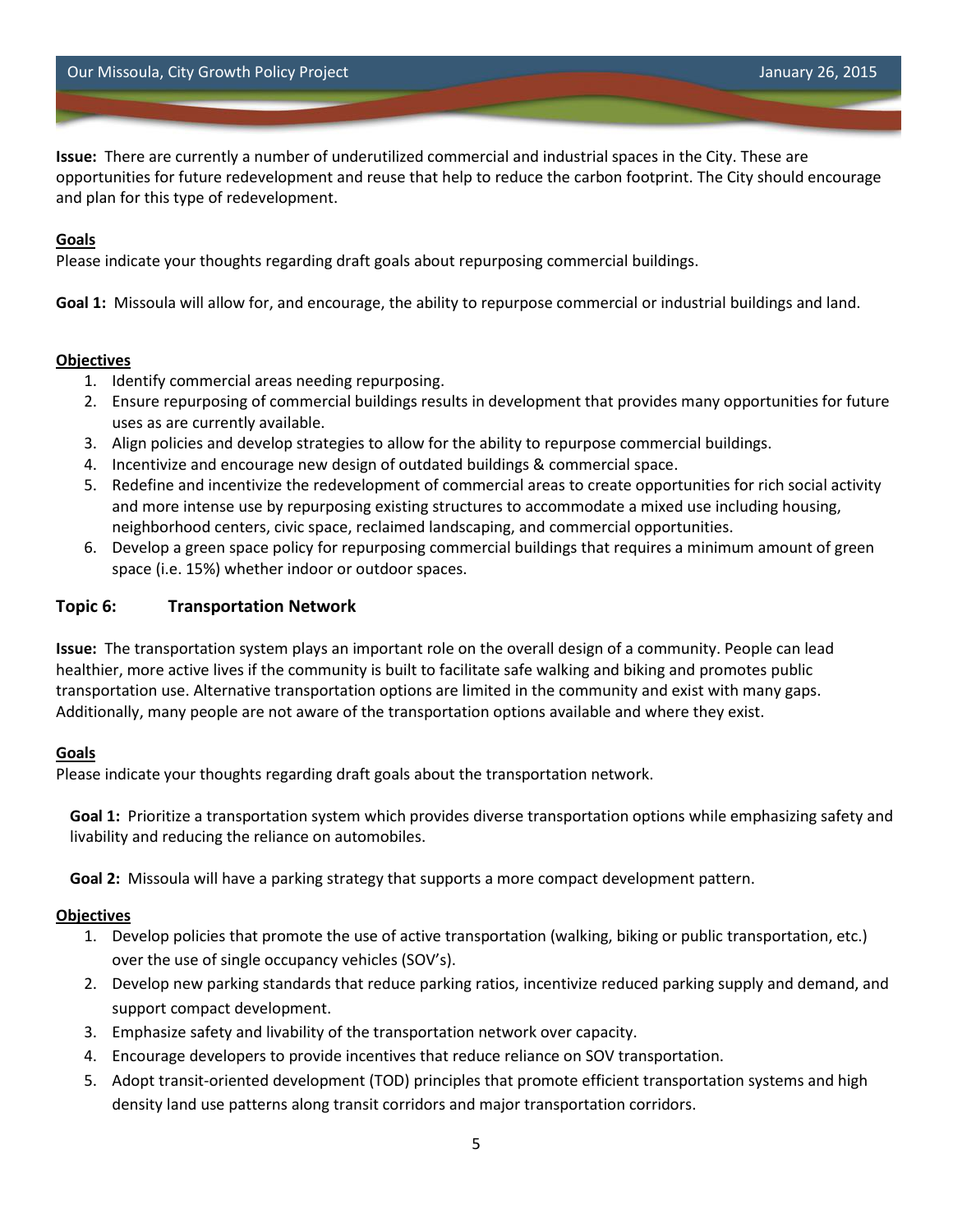- 6. Consider individual on-demand transportation alternatives that would allow access to a majority of residents within ¼ mile walking distance.
- 7. Strive for a mode split of, at most, 25% of all trips are single occupant motor vehicle by 2030
- 8. Reduce VMT (vehicle miles traveled) by 10% each year.
- 9. Adopt programs that promote more transit alternatives and different modes of travel.
- 10. Support and plan for active transportation options such as walking and biking.
- 11. Determine the current benchmark of total "Vehicle Miles Traveled" and establish a target to limit growth or reduce VMTs.
- 12. View parking as a system and revise parking standards to reflect future land use needs.

## **Topic 7: Infrastructure**

**Issue:** It is difficult for many cities across the nation to maintain existing infrastructure. Pressures of growth and sprawl around the City increase the long term maintenance costs for the City. A need for a sustainable, long term solution to maintain and upgrade infrastructure is needed and a review of the annexation policy is warranted.

### **Goals**

Please indicate your thoughts regarding draft goals about infrastructure.

**Goal 1:** Strategically plan to build and maintain infrastructure that will be sustainable for the community and adaptable for future transportation and future uses.

- 1. Prioritize maintenance of existing infrastructure over new construction.
- 2. Integrate infrastructure (water/sewer) service area decisions with land use and transportation patterns to create a more compact community.
- 3. Provide infrastructure that supports desirable land use patterns.
- 4. Encourage and develop energy infrastructure that shifts supply and demand away from fossil fuels.
- 5. Expanded infrastructure services should be guided by a principle of resource conservation and best practices to mitigate and adapt to climate change.
- 6. Evaluate existing, strengthen and build new infrastructure that aligns with long term growth goals.
- 7. Develop the transit system as a community utility (or basic infrastructure).
- 8. Encourage the development of "complete streets" for all new roadway improvements.
- 9. Update development impact mitigation costs of community infrastructure to reflect the real costs of development.
- 10. Revise policies to reflect waste management as resource management and foster an environment to maximize benefits to local economies, environment and communities.
- 11. Consider individual transportation needs and options and ensure local and national (broader) travel options are available.
- 12. Identify future growth areas and invest in water and wastewater system improvements to encourage development in these areas.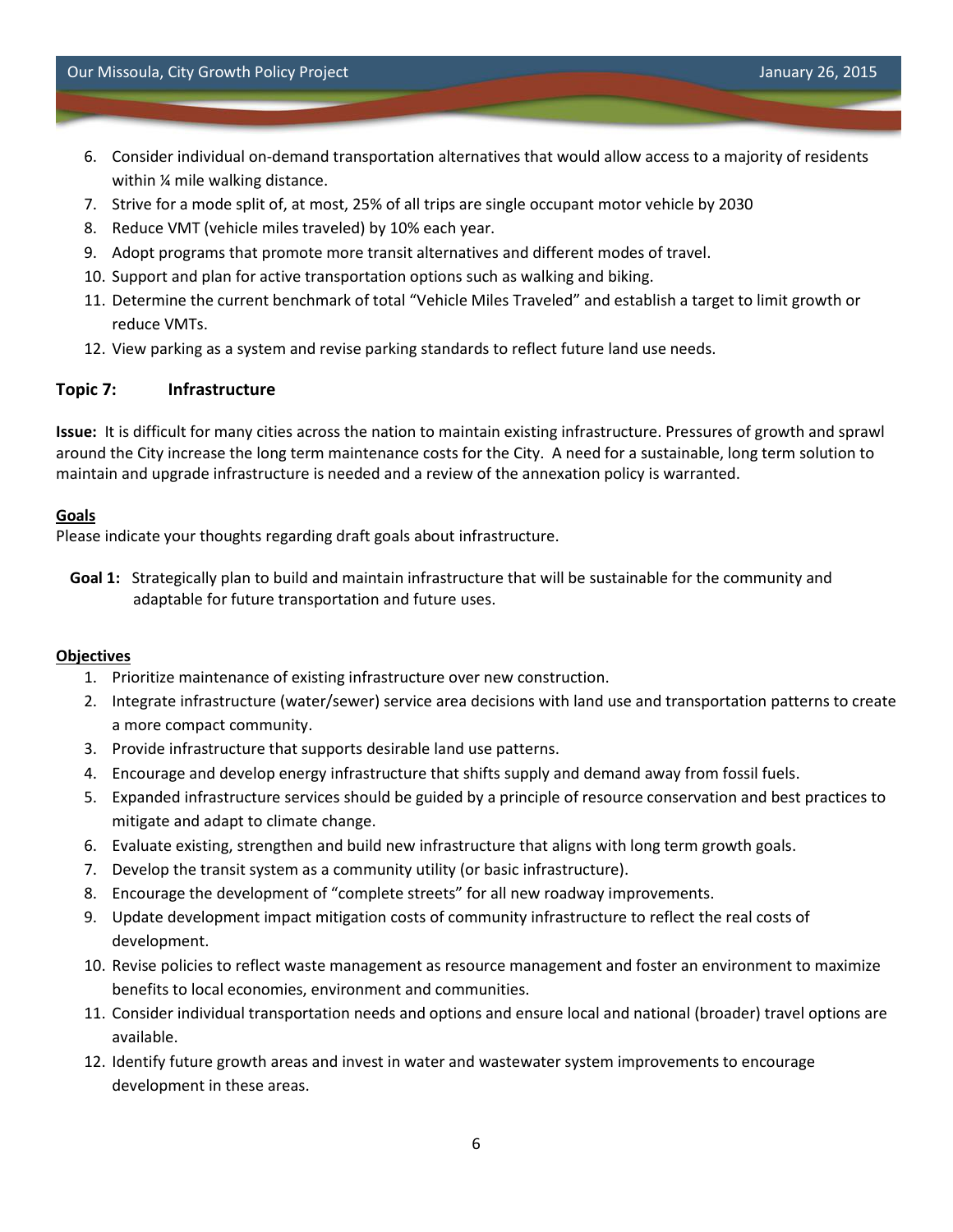13. Review regulations to allow for alternative energy options such as roof-top solar and investigate financial mechanisms to encourage investments in such systems.

## **Topic 8: Natural Outdoor/Recreation**

**Issue:** Missoula has an extensive system of natural, open spaces that provide opportunities to recreate in and around the City. It is important to provide access to and between these important features of the community in a thoughtful, well designed manner. While increasing the connectivity to the natural areas and outdoor recreation it is also important to ensure that open spaces remain uncluttered and uncrowded.

### **Goals**

Please indicate your thoughts regarding draft goals about natural outdoor/recreation.

- **Goal 1:** Recognize and strengthen preservation and responsible access/use of Missoula's outdoor resources.
- **Goal 2:** Maintain and expand access to Missoula's trails, parks, open space and recreational areas through a connected system.

### **Objectives**

- 1. Develop standards to require open space to be near and accessible to all Missoulian's.
- 2. Provide well designed, convenient access to trails, open space, and recreation through connected transportation system.
- 3. Prioritize and develop standards that preserve and protect Missoula's natural resources and natural areas for the entire community.
- 4. Create incentives for protection of open spaces/conservation development.
- 5. Protect natural areas and outdoor recreation areas for uncrowded, uncluttered and beneficial use.
- 6. Create policy that mitigates and adapts to climate change to conserve and preserve natural areas.
- 7. Provide conveniently located park space for all neighborhoods and provide connectivity between parks through trails and greenways systems.

### **Topic 9: Bikeable/Walkable**

**Issue:** Missoula offers a good bike and pedestrian trail system and good access to the trails, but there are still gaps in the system. The Community Design focus group would like to see bike and pedestrian infrastructure of streets enhanced to promote healthy lifestyles and alternative modes of transportation. Safety for bicyclists and pedestrians should be a priority when considering any new or redevelopment projects.

#### **Goals**

Please indicate your thoughts regarding draft goals about bikeable/walkable.

- **Goal 1:** Missoula will have a connected, efficient, safe, and attractive system of bike and pedestrian facilities that promotes healthy lifestyles and encourages use of active transportation options.
- **Goal 2:** Prioritize bicycle and pedestrian transportation safety features to result in zero safety fatalities and sever injuries (consistent with Community Safety Transportation Planning Goal).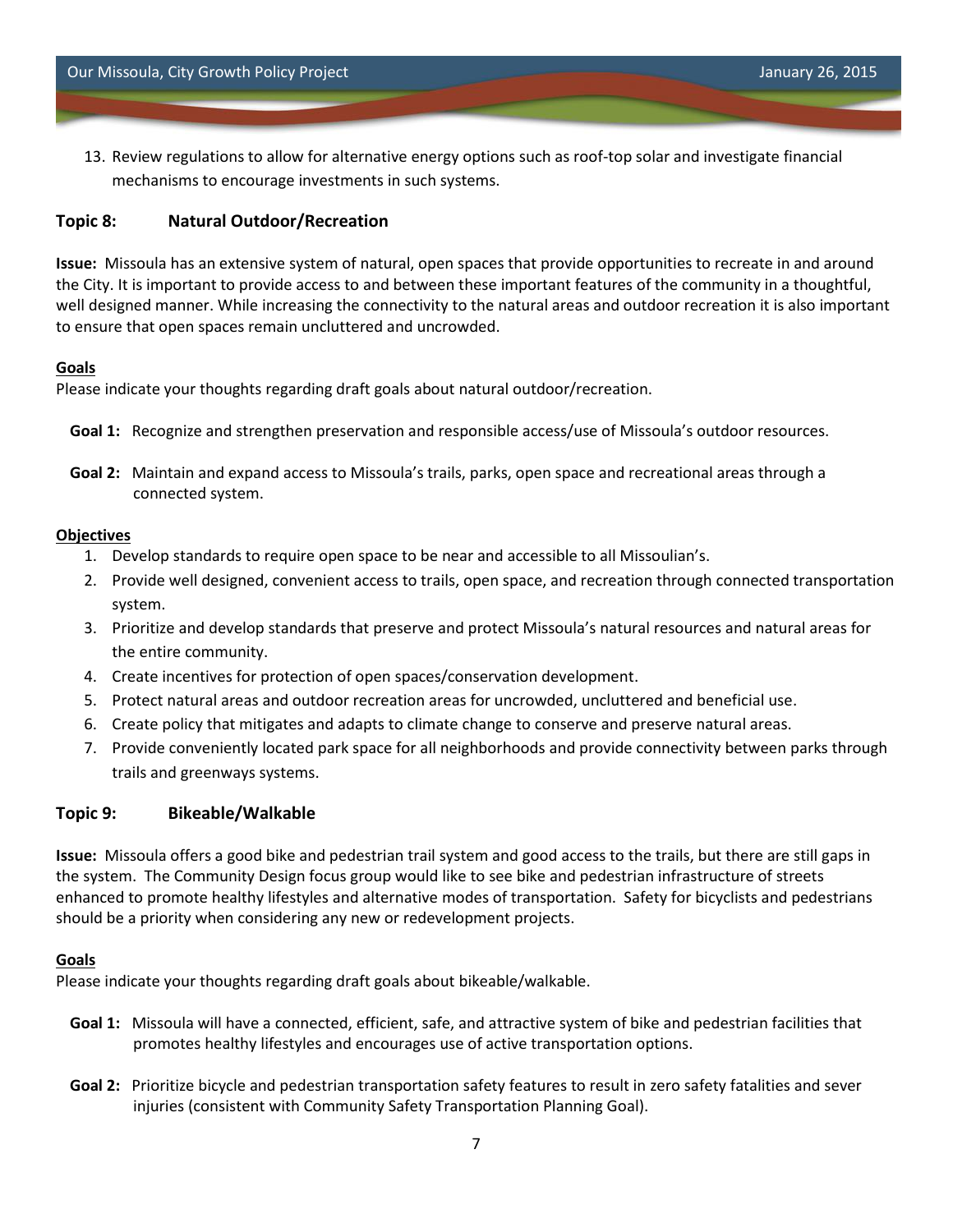#### **Objectives**

- 1. Incentivize new development or redevelopment that implements safety techniques.
- 2. Maintain and increase bike-ability between and among neighborhoods and commercial centers.
- 3. Establish connectivity in the trail system where links are missing in order to improve ease of their use and provide direct routes to all parts of Missoula.
- 4. Incentivize development near existing infrastructure, strengthen and ensure the entire community remains bikeable/walkable.
- 5. Develop design standards and pedestrian friendly infrastructure that promotes the safety of bikers and pedestrians and decreases conflicts with motor vehicles.
- 6. Upgrade 100% of arterials and collectors with safe bike lanes, safe sidewalks and safe crossings.
- 7. Provide safe connections to schools and play areas.
- 8. Prioritize safety in the design of the overall transportation network.
- 9. Establish safe pedestrian/bicycle crossings in high traffic areas.
- 10. Encourage programs that support non-motorized infrastructure; increase non-motorized trips to 20% of all trips by 2030.
- 11. Develop a bike share system to encourage bicycling and reduce single occupancy vehicle (SOV) use.
- 12. Develop a robust, thoughtful transportation system that draws people from their cars through the use of well designed, planned and integrated streets, pedestrian facilities and public transportation options.
- 13. Support and plan for active transportation options such as walking and biking.
- 14. Support a system of complete streets in all neighborhoods.

### **Topic 10: Affordable Housing/Infill Development**

**Issue:** Opportunities for housing to meet the needs of a variety of people is key to a successful city. It is important to have a diverse selection of housing integrated throughout the City including affordable housing options near the urban core where there is easier access to the public transportation system, shopping, employment and other basic needs. Additionally, consideration should be given to the design of all types of housing so that the character fits with the established sense of the community.

#### **Goals**

Please indicate your thoughts regarding draft goals about affordable housing/infill development.

- **Goal 1:** Promote opportunities for well designed affordable housing for all Missoulians.
- **Goal 2:** Provide opportunities to develop a variety of housing types to meet the needs of a diverse population in regards to age, income, abilities and family size.

- 1. Prioritize policies that incentivize development of affordable housing such as density bonuses, ADU's, land trusts, land use patterns, building types and inclusionary zoning.
- 2. Promote affordable housing in the urban core that avoids pushing people with low to moderate incomes out of the City.
- 3. Incentivize infill development, particularly housing in downtown.